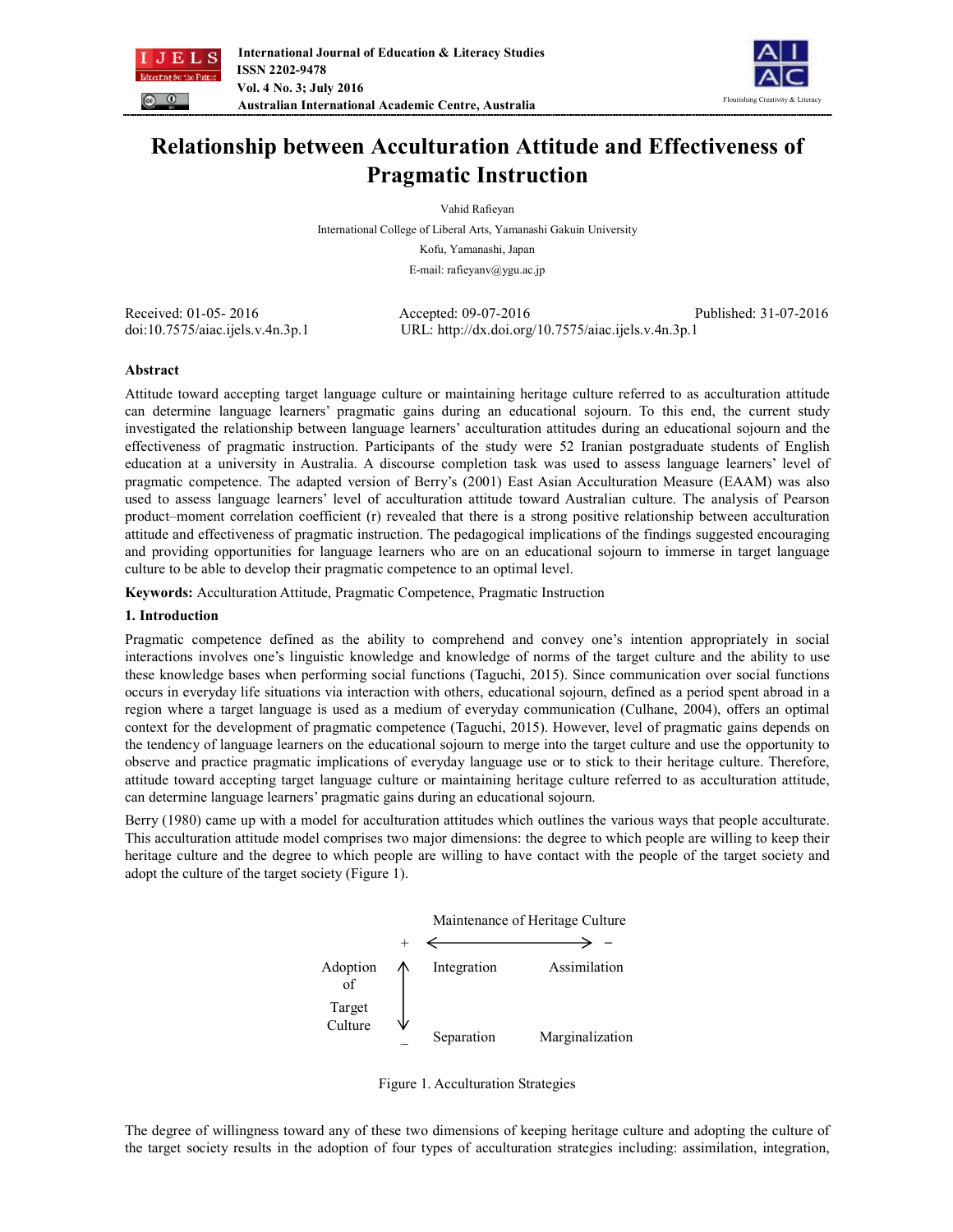separation, and marginalization. Assimilation is the acculturation strategy in which people are not willing to keep their heritage culture but are willing to have close contact with the people of the target society and adopt the culture of the target society. Integration is the acculturation strategy in which people both are willing to keep their heritage culture and have close contact with the people of the target society and learn about the culture of the target society. Separation is the acculturation strategy in which people are willing to keep their heritage culture but avoid contact with the people of the target society and the culture of the target society. Marginalization is the acculturation strategy in which people are neither willing to keep their heritage culture nor willing to have contact with the people of the target society and learn about the culture of the target society (Sam & Berry, 2010).

Research over the relationship between language learners' acculturation attitudes and their target language gains has attracted the attention of scholars during the past decade. In one of these studies, Jiang et al. (2009) explored the significance of the role of acculturation attitude in language learners' pronunciation ability and their speaking proficiency. Participants of their study consisted of a group of Chinese students studying at a university in the United States. The Stephenson Multigroup Acculturation Scale was adopted to examine students' acculturation progress, a sentence reading task was used to examine their pronunciation ability, and a language proficiency interview was used to examine their speaking proficiency. The results of the analysis of the data revealed that students were more immersed in their heritage culture than the target culture but differed in their acculturation toward the target society. The level of immersion in the target society contributed to students' speaking proficiency but did not contribute to their pronunciation ability. In another study, Cara (2010) examined the acculturation strategies of a group of Russians in Latvia both before and after the education reform as well as the relationship between the type of acculturation strategies chosen and knowledge of Latvian language. Knowledge of Latvian language was assessed through a three-item fourpoint scale questionnaire assessing three language skills of speaking, writing, and reading. Acculturation strategy was measured through an acculturation attitude questionnaire assessing four acculturation strategies of assimilation, integration, separation, and marginalization on a four-point scale. The analysis of findings showed that while integration was the most favored acculturation strategy, marginalization was the least favored acculturation strategy both before and after the education reform. Furthermore, while Latvian language knowledge was positively related to assimilation and integration strategies, it was negatively related to separation and marginalization strategies. Waniek-Klimczak (2011) also conducted a research study in order to examine the acculturation attitudes of a group of Polish learners of English who were on an educational sojourn in England. An open-ended questionnaire comprising items related to both language learners' acculturation strategies and their language experience was used to collect data qualitatively. The analysis of the findings revealed that Polish language learners of English adopted both assimilation and integration as their acculturation strategies. Furthermore, language learners mentioned that formal training which they had received in language classes was not as effective as exposure to authentic culturally specific materials. Taguchi (2015) was the other researcher who investigated the relationship between language learners' entry-level cross-cultural adaptability and their gains in pragmatic competence in study abroad. Participants were a group of international students enrolled in a Japanese language program in a university in Japan. Cross-cultural adaptability was assessed with the Cross-Cultural Adaptability Inventory (CCAI) developed by Kelley and Meyers (1995). An oral discourse completion test was also used to measure speech act production. The study found that cross-cultural adaptability was significantly related to the development of pragmatic competence. Rafieyan et al. (2015a) also conducted a study to investigate the relationship between acculturation attitude and pragmatic comprehension. Participants of the study consisted of a group of Iranian undergraduate students of English in universities in Australia. Data were collected through a Likert scale acculturation attitude questionnaire and a multiple choice pragmatic comprehension test. The study found that there is a strong positive relationship between the degree of acculturation attitude toward target language culture and the pragmatic comprehension ability. Most recently, Rafieyan (2016) explored the relationship between language learners' acculturation attitudes and the quality of their translation of culture-bound texts. Participants of the study were a group of Iranian postgraduate students of English translation at universities in England. Data were collected through the modified version of the East Asian Acculturation Measure developed by Berry (2001) to test participants' acculturation attitudes and a culture-bound text adopted from The British Broadcasting Corporation (BBC) to test their translation quality. The results of the correlation analysis indicated a strong positive relationship between acculturation attitude and quality of translation of culture-bound texts.

The studies conducted so far have investigated the relationship between language learners' acculturation attitudes and their general language proficiency and pragmatic competence. These studies have revealed a significant positive relationship between immersion in target language culture and both linguistic and pragmatic development. However, because of the paucity of existing findings, more studies are needed to test the relationship between acculturation attitude and pragmatic competence (Taguchi, 2015). In this regard, the current study seeks to investigate the relationship between language learners' acculturation attitudes during an educational sojourn and the effectiveness of pragmatic instruction. Therefore, the research question to be addressed in the current study is:

Is there any relationship between acculturation attitude and effectiveness of pragmatic instruction?

Accordingly the null hypothesis is:

There is no relationship between acculturation attitude and effectiveness of pragmatic instruction.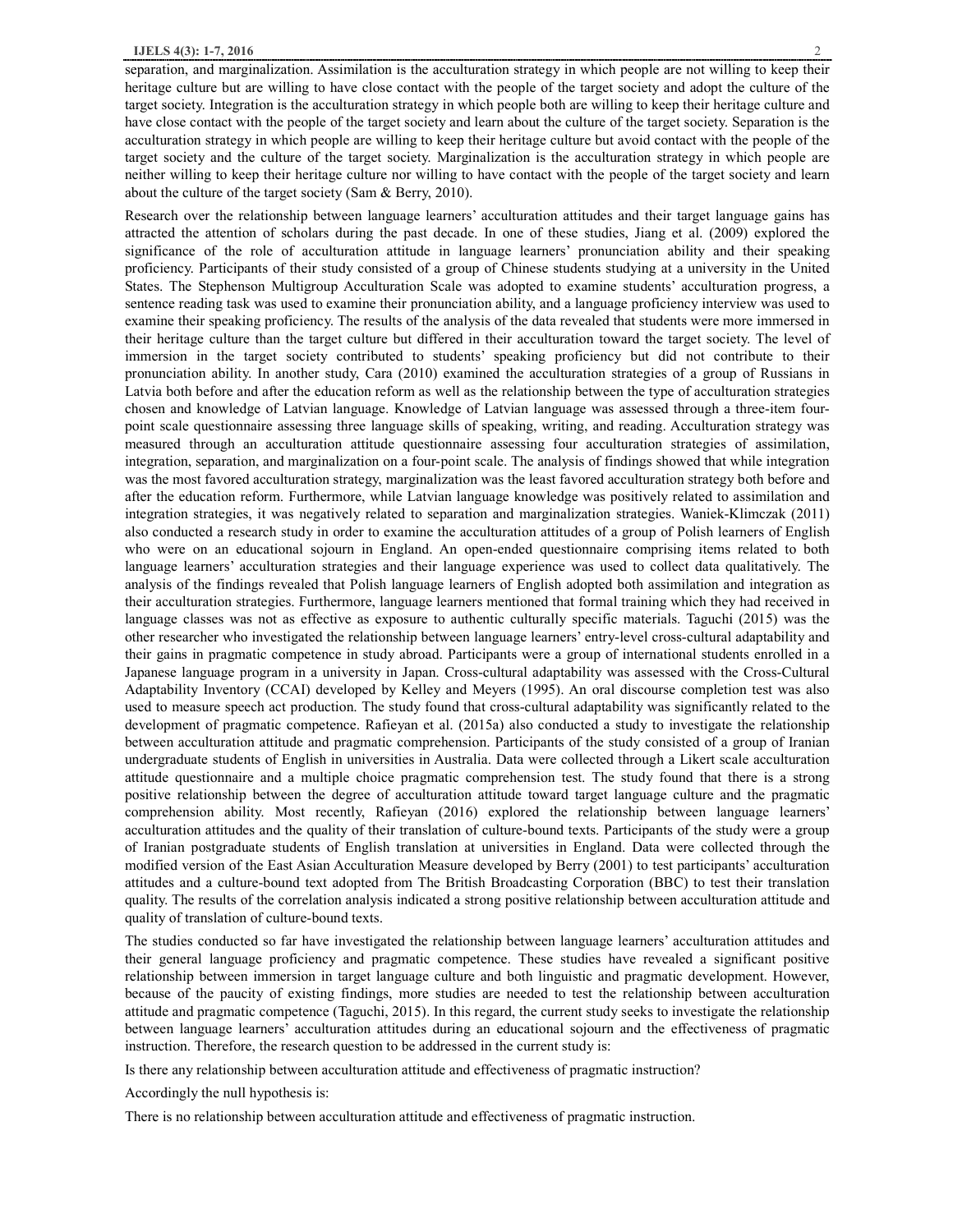### **2. Method**

#### *2.1 Participants*

Participants of the study were 52 (32 females & 20 males) Iranian students at a university in Australia. All participants were postgraduate students of English education studying for a Master's degree. Since their Bachelor's degree was in English and they had an IELTS overall band of minimum 6.5 as the entry requirement for the university, they were considered to be at a high level of English proficiency. The reason for inclusion of highly proficient language learners in the study was assuring that mistakes are merely attributed to pragmatic knowledge and not linguistic deficiency. Their length of residence in Australia also ranged from 10 to 18 months. Therefore, they were in Australia long enough to be sufficiently exposed to target language culture.

#### *2.2 Instruments*

To assess language learners' level of pragmatic competence, a discourse completion task eliciting a variety of speech acts including expressions of gratitude, apologies, warnings, leave-takings, requests, condolences, declining offers, acceptance of a request, acceptance of an invitation, invitation, declining an invitation, an agreement, deflecting thanks, and an introduction developed by Bardovi-Harlig (2009) was adopted. The discourse completion task consisted of 32 scenarios comprising both initiating and responding scenarios. The initiating scenarios  $(n=13)$  required language learners to initiate an interaction and the responding scenarios  $(n=19)$  required language learners to respond to an interlocutor's turn.

To assess language learners' level of acculturation attitude toward Australian culture, the East Asian Acculturation Measure (EAAM), developed by Berry (2001), was adapted. The questionnaire consisted of 29 items with four subscales: assimilation attitude (items 1-8), integration attitude (items 9-13), separation attitude (items 14-20), and marginalization attitude (items 21-29). The items were based on a Likert scale ranging from strongly disagree to strongly agree with values 1 to 5 assigned to them respectively. In this respect, the value of 1 was assigned to 'strongly disagree', the value of 2 was assigned to 'disagree', the value of 3 was assigned to 'neutral', the value of 4 was assigned to 'agree', and the value of 5 was assigned to 'strongly agree'. The original questionnaire had been designed for a group of Asians including Chinese, Japanese, and Korean immigrants to America. In the adapted version of the questionnaire 'Asian' was replaced by 'Iranian' and 'American' was replaced by 'Australian'.

#### *2.3 Procedure*

Since the beginning of the fall semester in the academic year 2015/2016, pragmatic features of Australian language (pragmalinguistics) and culture (sociopragmatics) were incorporated in the usual class instruction of four core subjects of the language learners. As part of class instruction, language learners were instructed on both pragmalinguistic and sociopragmatic rules of appropriate communication in Australia. Around 10 minutes of each session was allocated to pragmatic instruction. Pragmatic instruction continued for the whole semester. Then, at the end of the semester, the pragmatic test was administered to language learners participating in the study. They were instructed to read each scenario and express whatever initially comes to their minds by writing to respond to each scenario within few words. Following the completion of the pragmatic test, the acculturation attitude questionnaire was administered to all language learners. Language learners were asked to reflect on the idea expressed by each item on the questionnaire and express their attitudes toward each item by circling the rating on the scale which best reflected their opinion. At the end, the slips of both tests were collected for the subsequent analysis.

#### *2.4 Data Analysis*

To assess language learners' level of pragmatic competence, the appropriateness of the responses to the discourse completion task was assessed by two native speakers of English using a four-point rating scale ranging from zero (cannot evaluate) to three (native-like). The ratings along with the description for each band on the scale have been provided in Table 1. As there were 32 scenarios, each participant could get a mark ranging from 0 to 96. In this respect, language learners who obtained a mark of 0 were placed at the level of 'cannot evaluate', language learners who obtained a mark between 1 and 32 were placed at the level of 'obviously off', language learners who obtained a mark between 33 and 64 were placed at the level of 'slightly off, but acceptable', and language learners who obtained a mark between 65 and 96 were placed at the level of 'native-like'.

| Rating   | Band                            | Descriptions                                                                                                                          |
|----------|---------------------------------|---------------------------------------------------------------------------------------------------------------------------------------|
|          | Native-like                     | The utterance is almost perfectly appropriate. This is what a native speaker would<br>usually say in the situation                    |
|          | Slightly off, but<br>acceptable | The utterance is a little off from native-like due to minor grammatical and lexical<br>errors but overall acceptable                  |
|          | Obviously off                   | The utterance is clearly non-native like because of strange, non-typical way of<br>saying and/or major grammatical and lexical errors |
| $\Omega$ | Can't evaluate                  | The utterance is impossible to understand                                                                                             |

Table 1. Description of Ratings for Pragmatic Competence

Adopted from Taguchi (2013)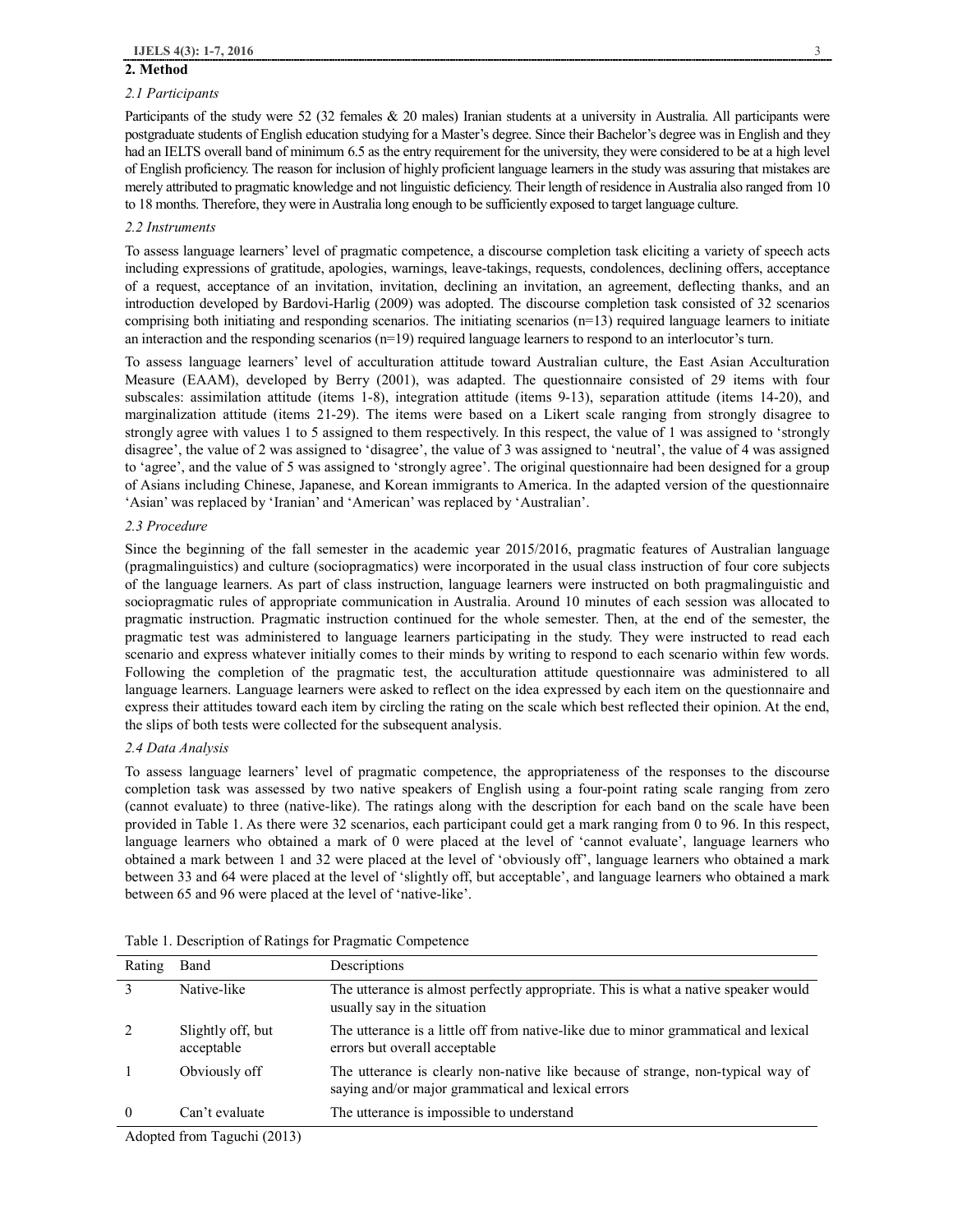#### **IJELS 4(3): 1-7, 2016** 4

| Values                  | Interpretation           |
|-------------------------|--------------------------|
| Smaller than 0.00       | Poor Agreement           |
| $0.00 \text{ to } 0.20$ | Slight Agreement         |
| $0.21$ to $0.40$        | Fair Agreement           |
| $0.41 \text{ to } 0.60$ | Moderate Agreement       |
| $0.61 \text{ to } 0.80$ | Substantial Agreement    |
| $0.81$ to $1.00$        | Almost Perfect Agreement |

To measure acculturation attitude of language learners, descriptive statistics was used to describe and summarize the properties of the data collected from the language learners. Descriptive statistics consisted mainly of mean and standard deviation. The acculturation attitude was represented by a mean score on a 5-point scale, where 1 (strongly disagree) represented the minimum score on the scale and 5 (strongly agree) represented the maximum score on the scale. The overall mean score for each acculturation strategy determined language learners' level of attitude regarding that specific strategy. The acculturation strategy which received the highest mean score represented language learners' acculturation attitude. For the purpose of correlation analysis, higher values were assigned to the acculturation strategies which represented a higher attitude toward target culture and lower values were assigned to the acculturation strategies which represented a higher attitude toward heritage culture. In this respect, the value of 1 was assigned to 'marginalization attitude', the value of 2 was assigned to 'separation attitude', the value of 3 was assigned to 'integration attitude', and the value of 4 was assigned to 'assimilation attitude'.

To assess the relationship between acculturation attitude and pragmatic competence, Pearson product–moment correlation coefficient (r), which is used to describe the strength and direction of the linear relationship between two continuous variables (Gravetter & Wallnau, 2013), was computed. Pearson correlation coefficient can only take on values from -1 to +1. The sign out the front indicates whether there is a positive correlation (as one variable increases, so too does the other) or a negative correlation (as one variable increases, the other decreases). The size of the absolute value (ignoring the sign) provides an indication of the strength of the relationship. A perfect correlation of +1 or -1 indicates that the value of one variable can be determined exactly by knowing the value on the other variable. On the other hand, a correlation of 0 indicates no relationship between the two variables. Knowing the value on one of the variables provides no assistance in predicting the value on the second variable (Pallant, 2013). Cohen (1988) suggests a set of guidelines to interpret the values between 0.00 and 1.00. The guidelines, which have been presented in Table 3, apply whether or not there is a negative sign out the front of the r value.

| r Value       | Interpretation           |
|---------------|--------------------------|
| $0.10 - 0.29$ | <b>Small Correlation</b> |
| $0.30 - 0.49$ | Medium Correlation       |
| $0.50 - 1.00$ | Large Correlation        |

Table 3. Strength of Relationship

The squared correlation (r²), called the coefficient of determination, was then used to measure the proportion of variability in level of pragmatic competence that can be determined from its relationship with acculturation attitude. Squared correlation would give a value ranging from 0.00 to 1.00. Cohen (1988) has also suggested a set of guidelines to interpret the values of squared correlation. The criterion for interpreting the value of squared correlation (r²), as proposed by Cohen (1988), has been presented in Table 4.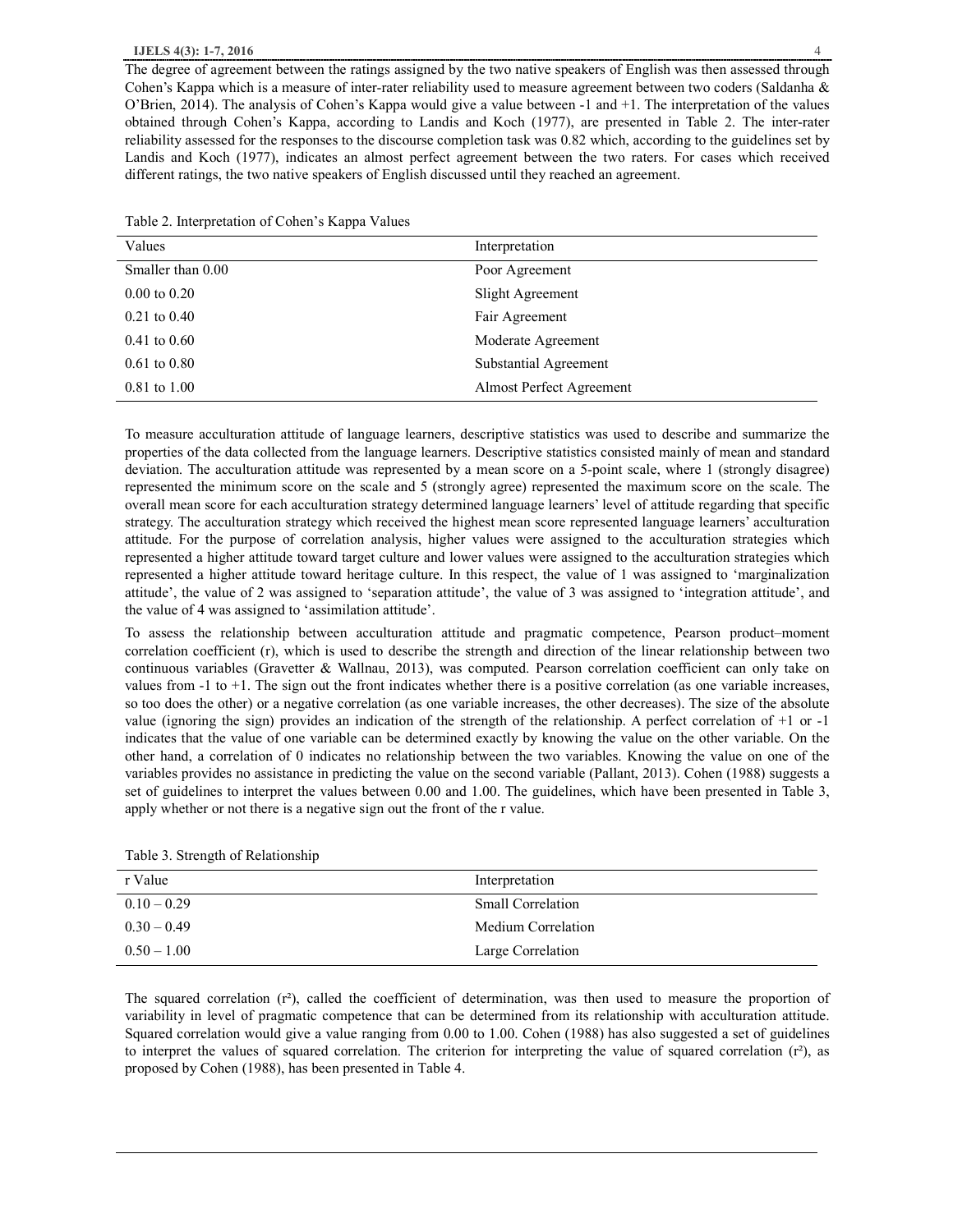| IJELS $4(3)$ : 1-7, 2016                         |                          |
|--------------------------------------------------|--------------------------|
| Table 4. Percentage of Variance Explained, $r^2$ |                          |
| $r^2$ Value                                      | Interpretation           |
| 0.01                                             | <b>Small Correlation</b> |
| 0.09                                             | Medium Correlation       |
| 0.25                                             | Large Correlation        |

## **3. Results**

Table 5 presents the descriptive presentation of level of pragmatic competence of language learners participating in the study. Descriptive data presented in the table consists of the number and percentage of participants in each level of pragmatic competence. According to the descriptive data, the majority of participants presented their pragmatic competence at a satisfactory level (84.61 percent). As the data shows, 21.15 percent of participants presented their pragmatic competence at a high level ('native-like' level), 63.46 percent of participants presented their pragmatic competence at an acceptable level ('slightly off, but acceptable' level), and 15.39 percent of participants presented their pragmatic competence at a low level ('obviously off' level). None of the participants, however, presented pragmatic competence at a 'cannot evaluate' level.

Table 5. Descriptive Presentation of Levels of Pragmatic Competence

| Levels of Pragmatic Competence | Number of Participants | Percentage of Participants |
|--------------------------------|------------------------|----------------------------|
| Native-like                    |                        | 21.15                      |
| Slightly off, but acceptable   | 33                     | 63.46                      |
| Obviously off                  |                        | 15.39                      |
| Cannot evaluate                |                        | 0.00                       |

Table 6 presents the descriptive presentation of acculturation attitudes of language learners participating in the study. Descriptive data presented in the table consists of the number and percentage of participants in each acculturation attitude. According to the descriptive data, integration attitude accommodated the highest number of participants (46.15 percent) while marginalization attitude accommodated the lowest number of participants (3.85 percent). As the data shows, the majority of participants (61.54 percent) were interested in target language culture adopting assimilation and integration acculturation attitudes whereas the minority of participants (38.46 percent) avoided target language culture adopting separation and marginalization acculturation attitudes.

| <b>Acculturation Attitude</b> | Number of Participants | Percentage of Participants |
|-------------------------------|------------------------|----------------------------|
| Assimilation                  |                        | 15.39                      |
| Integration                   | 24                     | 46.15                      |
| Separation                    | 18                     | 34.61                      |
| Marginalization               |                        | 3.85                       |

Table 6. Descriptive Presentation of Acculturation Attitudes

Table 7 presents the results of Pearson product–moment correlation coefficient (r) analysis for language learners' level of acculturation attitude and effectiveness of pragmatic instruction. The first thing to consider in correlation analysis is the direction of the relationship between the variables (acculturation attitude and effectiveness of pragmatic instruction). The data shows that there is a positive relationship between the two variables, that is, as level of acculturation attitude increases so too does the effectiveness of pragmatic instruction. The second thing to consider in correlation analysis is the size of the value of the correlation coefficient. This value will indicate the strength of the relationship between the two variables (acculturation attitude and effectiveness of pragmatic instruction). The value of correlation coefficient obtained in the analysis of Pearson product–moment correlation coefficient (r) is 0.70 which according to the guidelines proposed by Cohen (1988) to interpret the values of correlation coefficient suggests quite a strong relationship between level of acculturation attitude and effectiveness of pragmatic instruction.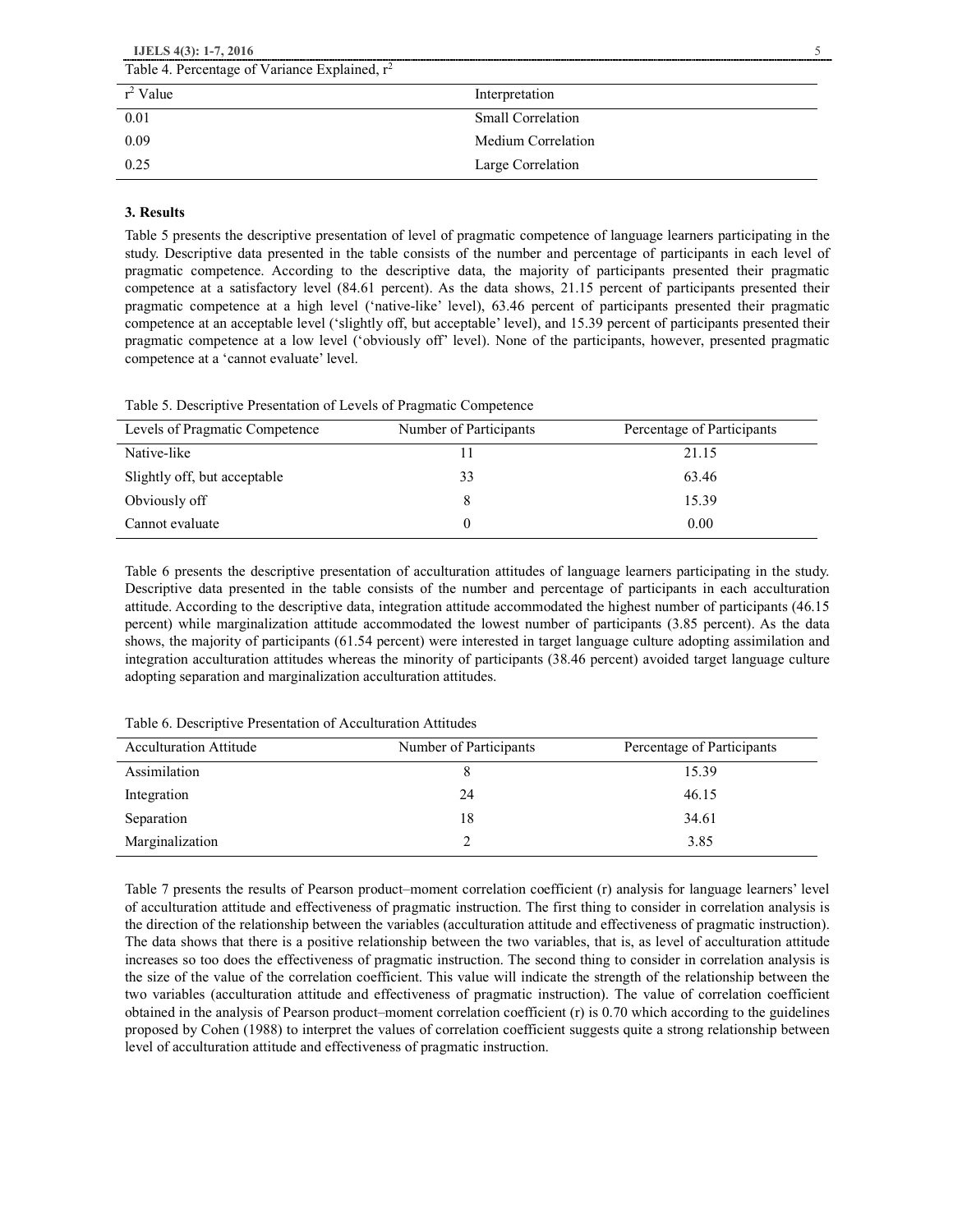|                               |                     | <b>Acculturation Attitude</b> | Pragmatic competence |  |
|-------------------------------|---------------------|-------------------------------|----------------------|--|
| Pragmatic competence          | Pearson Correlation | $0.701**$                     |                      |  |
|                               | Sig. (2-tailed)     | 0.000                         |                      |  |
|                               | N                   | 52                            | 52                   |  |
| <b>Acculturation Attitude</b> | Pearson Correlation |                               | $0.701**$            |  |
|                               | Sig. (2-tailed)     |                               | 0.000                |  |
|                               | N                   | 52                            | 52                   |  |

\*\*. Correlation is significant at the 0.01 level (2-tailed).

To get an idea of how much variance the two variables (acculturation attitude and effectiveness of pragmatic instruction) share, the coefficient of determination was calculated. This can be obtained by squaring the correlation value. The coefficient of determination for the obtained correlation analysis is  $r^2 = (0.70)^2 = 0.49$  which according to the guidelines proposed by Cohen (1988) to interpret the values of coefficient of determination suggests a very large correlation coefficient. To convert the value of coefficient of determination to 'percentage of variance', it was multiplied by 100, that is,  $r^2 = (0.70)^2 \times 100 = 49$ . This suggests that acculturation attitude helps to explain 49 percent of the variance in language learners' pragmatic competence.

#### **4. Discussion**

The study found that there is a strong positive relationship between level of acculturation attitude and effectiveness of pragmatic instruction. Pragmatic instruction was more effective for language learners who were more immersed in Australian culture adopting assimilation and integration acculturation strategies than language learners who were more separated from Australian culture adopting separation and marginalization acculturation strategies. Therefore, the null hypothesis of the study which states that there is no relationship between acculturation attitude and effectiveness of pragmatic instruction is rejected.

These findings can be explained through Noticing Hypothesis. Noticing Hypothesis states that "people learn about the things that they attend to and do not learn much about the things they do not attend to" (Schmidt, 2001:30). In order for the input to become intake, the detection of input in the form of awareness and attention is necessary (Schmidt, 1995). Not all input has equal value and only that input which is noticed then becomes available for intake and effective processing (Schmidt, 1990; 2001). Although pragmatic instruction provided for all language learners participating in the study developed their awareness of pragmalinguistic and sociopragmatic differences between target language and their heritage language, most likely only those who were more interested in target language culture tended to notice and pay attention to the pragmalinguistic and sociopragmatic features of the target language to be able to turn the pragmatic input they received during instruction and social interactions into intake.

These findings can be also explained through the level of exposure to target language culture and contact with target language speakers. In the current study, all language learners participating in the study were exposed to target language pragmalinguistic and sociopragmatic features both through pragmatic instruction provided in the class and through outside class interactions with target language speakers. However, language learners who were more immersed in target language culture and had more contact with target language speakers during their academic sojourn definitely had more opportunities to be exposed to target language pragmatic features in order to develop their target language pragmatic competence than language learners who were more immersed in their heritage culture and had less contact with target language speakers.

The findings obtained in this study are consistent with the findings obtained in the studies conducted by Jiang et al. (2009), Cara (2010), and Rafieyan et al. (2015a) who found a strong positive relationship between level of acculturation attitude toward target language culture and level of pragmatic competence. The findings obtained in the current study, however, do not support the findings obtained in the study conducted by Waniek-Klimczak (2011) who found that exposure to authentic culturally specific materials was more useful in developing language learners' language proficiency than formal training they had received in English language classes.

### **5. Conclusion**

The study found a significant positive relationship between acculturation attitude and effectiveness of pragmatic instruction. Language learners who were more immersed in the target language culture adopting assimilation and integration attitudes enhanced their target language pragmatic competence during the educational sojourn to a greater extent than language learners who were less immersed in target language culture adopting separation and marginalization attitudes. Therefore, language learners who are on an educational sojourn should be encouraged and provided with opportunities to immerse in target language culture to be able to develop their pragmatic competence to an optimal level (Rafieyan et al., 2015a; Rafieyan et al., 2015b; Rafieyan, 2016).

The study was limited in two ways, however. Firstly, it only investigated the production aspect of pragmatic